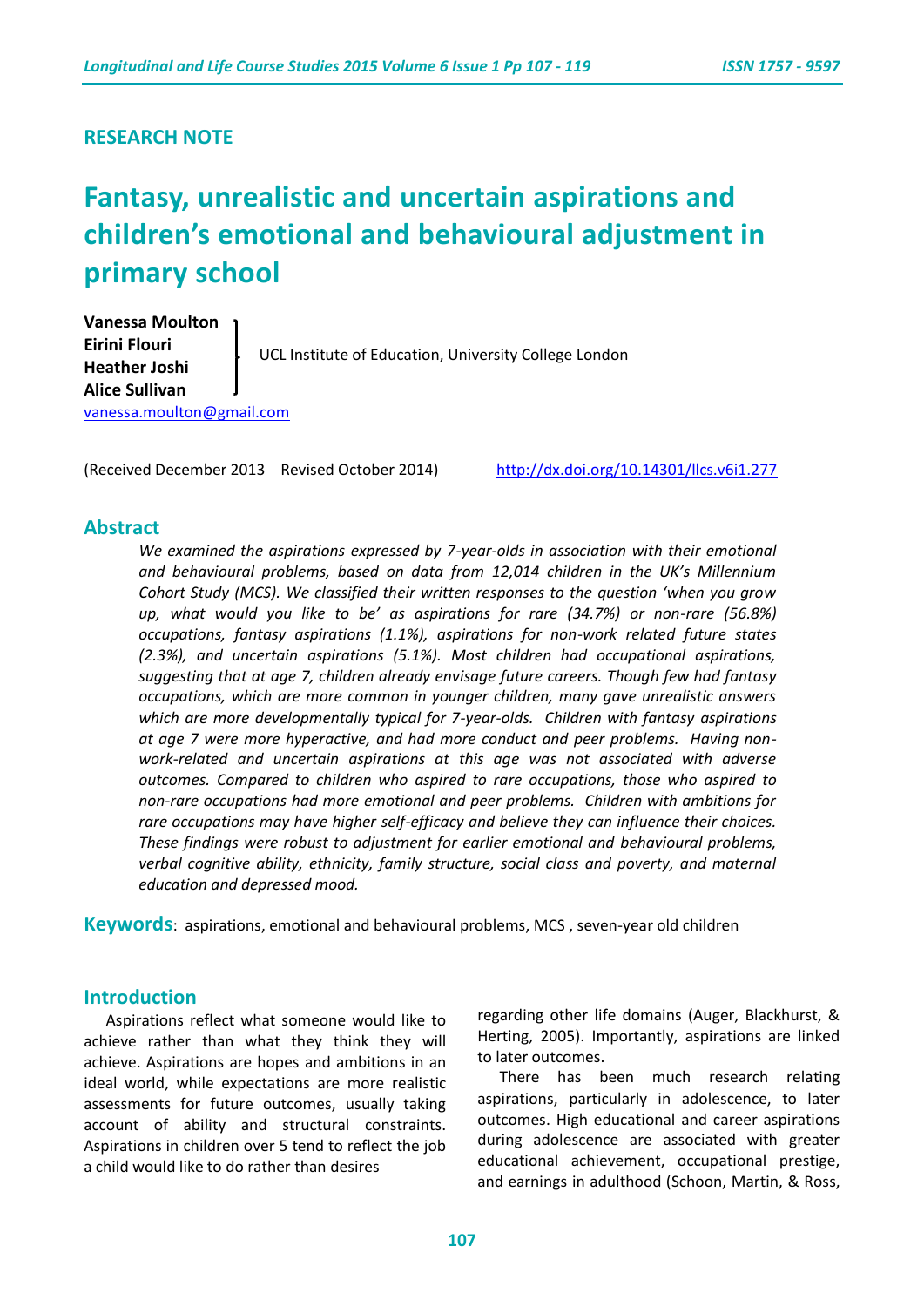2007). By contrast, having low or uncertain educational aspirations in adolescence is related to poorer later outcomes (Gutman, Schoon, & Sabates, 2012). However, for some adolescents uncertainty about career aspirations also preceded later success (Gutman & Schoon, 2012). Most of this research is based on the premise that aspirations are related to children's outcomes because they reflect children's achievement goals, optimism and self-esteem (Malmberg, 2002; Nurmi, 1991), and self-efficacy (Bandura, 1995; 1997). Related constructs are locus of control (Rotter, 1966) and expectancy for success (Eccles et al., 1983). Children with an internal locus of control feel they can influence their successes and failures. Similarly, expectancy beliefs are selfbeliefs about success in upcoming tasks, in either the immediate or the long-term future. These constructs drive the development of aspirations and well-being, with high self-efficacy, expectancy beliefs and internal locus of control being associated positively with well-being.

There has been much less research about the role of younger children's aspirations, particularly in emotional and behavioural outcomes. However, early aspirations may be especially important for later outcomes, as they may reflect children's selfefficacy and self-esteem more directly than later aspirations, which are constrained by societal expectations. This Research Note sets out to fill this gap. Using data from the UK Millennium Cohort Study (MCS), we investigated the association between aspirations and emotional and behavioural problems in primary school children.

#### **How aspirations develop**

In general, children's aspirations develop from vague representations of possible future outcomes to more realistic career preferences. Career development theorists argue that children go through a fantasy stage where aspirations are based solely on their interests and desires. Gottfredson (1981) maintains that after age 5, most children no longer report that they aspire to be animals or fantasy characters, or classify adulthood in simple terms (e.g. 'mum', 'tall'). Similarly, more recent work (Atance & Meltzoff, 2005) suggests that children under the age of 5 have difficulty in representing themselves in future states. By age 7, children can envisage themselves in the future, but their aspirations "oscillate between fantasy and reality" (Seginer, 2009). In the US, boys tend to

report more fantasy aspirations than girls across all ages (Helwig, 2001).

As children grow older, aspirations become more realistic through a process of channelling, selection, adjustment and reflection (Nurmi, 2004). The falling prevalence of expressed fantasy aspirations and the rise of realistic aspirations with age have been supported, for example, by Croll (2008). Children's aspirations are also strongly gendered. Currently, the most popular occupational choices for British adolescents are for girls: hairdresser/beautician, doctor, veterinarian or teacher; and for boys: entertainer/sportsman and the skilled trades (Croll, Attwood & Fuller, 2010). Ethnicity has also been related to children's aspirations. In Britain, children from ethnic minorities tend to have higher educational and occupational aspirations than white children (Croll et al., 2010). Parents' education, occupation, income and aspirations for their children have all been associated with children's aspirations (Mau & Bikos, 2000; Schoon et al., 2007). Finally, parental depression is related, both directly and via parenting, to lower optimism and an external locus of control in children.

## **Aspirations and emotional and behavioural problems**

Aspirations impact on choices and direct future activities, which are themselves related to emotional and behavioural outcomes. The pursuit of one's aspirations has been shown to be beneficial for one's well-being, as it increases the likelihood of goal attainment and a sense of self-efficacy (Bandura, 1997; Eccles et al., 1983). In particular, goals that match the challenges and demands of a particular life stage or situation contribute to an individual's well-being (Nurmi & Salmela-Aro, 2002). Previous work has focused on the role of aspirations in educational and occupational outcomes rather than other outcomes, such as emotional and behavioural adjustment. Though scarce, empirical evidence on such relationships suggests that they may be important. For example, a study of 12-14 year-olds found that higher academic aspirations for the future were associated with less anti-social behaviour in the present (Boxer, Goldstein, Delorenzo, Savoy, & Mercado, 2010). Children with higher, compared to lower, future expectations tend to have less anxiety and depression. According to Wyman, Cowen, Work &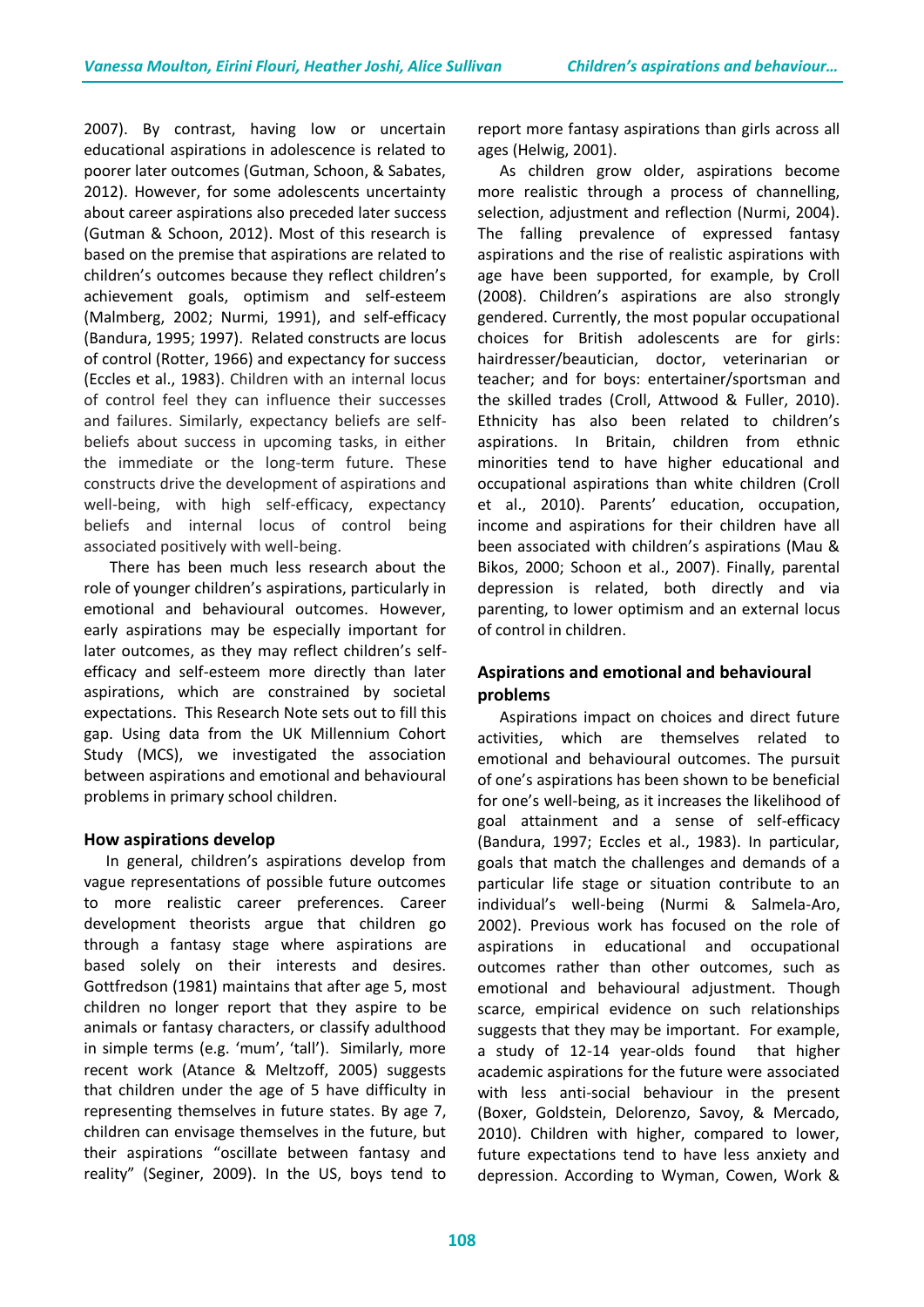Kerley (1993), "…future expectations seem to be part of the fabric of a child's ongoing selfexperience and the attitudes and feelings with which he or she engages the world" (p. 658). Using the MCS, Flouri & Panourgia (2012) showed that high occupational aspirations might contribute to building resilience to externalising problems for primary school children in poverty.

#### **The present investigation**

This Research Note presents an operationalisation of a taxonomy of general types of younger children's aspirations based on the realism of the aspiration and the vocational maturity (Gottfredson, 1981). Other studies have looked at young children's aspirations by social rank (Flouri & Panouragia, 2012) and a three-way classification of prestige, femininity/masculinity and level of intrinsic/extrinsic motivation (Moulton, Flouri, Joshi & Sullivan, forthcoming). Using data from the MCS, we investigated the association between aspirations (fantasy, non-work related, uncertain, and for rare and non-rare occupations) and parentreported emotional and behavioural problems in primary school children. We expected that young children who expressed an aspiration for an occupation would have fewer emotional and behavioural problems than children who had nonwork related, fantasy, or uncertain aspirations. Seven year olds who express a fantasy or non-work related aspiration may be falling behind developmentally. Fantasy future orientations may also be an escape from the stresses of everyday life (Nuttin & Lens, 1985). We therefore expected these children to have more emotional and behavioural problems. Uncertain aspirations may reflect goal avoidance or difficulties in episodic future thinking, which, we hypothesised, would be linked to emotional and behavioural problems. We also expected that children with aspirations for rare occupations would have more positive emotional and behavioural outcomes compared to children aspiring to common (non-rare) occupations. Children aspiring to rare occupations at this age may be expressing unconstrained hopes for the future, evidence that they have high self-efficacy and strong beliefs that they can influence their choices, regardless of the difficulty of their goals.

We adjusted for a number of family- and childlevel variables that may jointly determine aspirations and emotional and behavioural problems in children: family poverty and parental education, social class and mental health (Bradley & Corwyn, 2002; Nurmi, 1991; Nurmi & Pulliainen, 1991; Shanahan, Copeland, Costello, & Angold, 2008).To adjust for children's earlier emotional and behavioural difficulties (Shanahan et al., 2008), we measured children's emotional and behavioural problems both at ages 7 and 5 (at the previous MCS sweep).

## **Method**

#### **Participants**

We used data from the Millennium Cohort Study (MCS), a birth cohort study of some 19,000 children born in the UK in 2000-02. MCS was designed to over-represent areas with high proportions of ethnic minorities in England, areas of high child poverty, and the three smaller UK countries (Plewis, 2007). We took information from the main respondents (usually the child's mother) and the children themselves at age 7 (Sweep 4), when aspirations were measured for the first time. Sweep 4 included 14,043 children aged around 7, of whom 13,681 were singletons, 332 twins and 30 triplets. We used data from the first four sweeps (at children's ages 9 months, and 3, 5 and 7 years) and from only the first-born twin or triplet, so that we had one cohort member per family. Our analytic sample  $(N = 12,014)$  comprised those children giving an interpretable response to the aspiration question and a valid score on one of the emotional and behavioural SDQ subscales (see below) at age 7. This sample comprised more girls and children from white backgrounds, with higher verbal ability, and with lower scores on all of the SDQ subscales than the remaining 1,843. Parents in the analytic sample were less likely to be in poverty, and more likely to be in a higher social class. The mothers in the analytic sample were more highly qualified and less likely to be lone parents, and, on average, had lower psychological distress scores.

#### **Measures**

*Aspirations* were assessed using the children's written responses at age 7 to the open-ended question 'When you grow up, what would you like to be?' If a child needed help understanding or completing the question on their own, the interviewer was available to help them. The children's responses were subsequently coded (Flouri, Moulton, & Panourgia, 2012). In this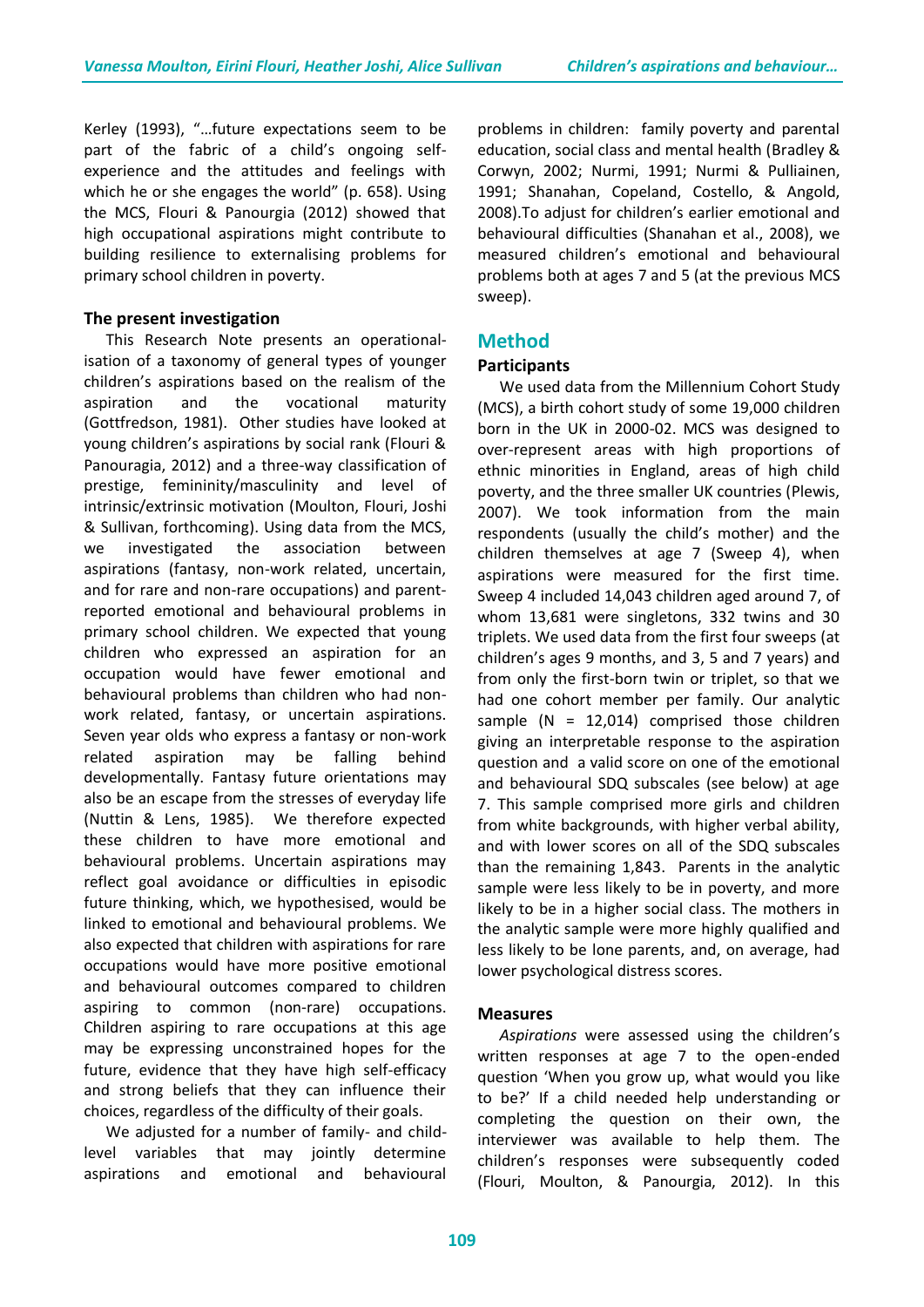investigation, children's responses were grouped into five categories. Occupational aspirations were sub-divided into those for 'rare*' and 'non-rare' occupations*. If the aspired job was held by less than one in a thousand of the UK working population in 2008, when Sweep 4 of MCS took place, then it was labelled '*rare*'. '*Non-rare*' occupations were those jobs held by more than 0.1% of the UK working population in 2008. We used the Quarter 2 (April-June) 2008 Labour Force Survey (LFS), roughly contemporary with Sweep 4, to identify the proportion of people employed in occupations (coded to the unit groups of the Standard Occupational Classification 2000). Rare occupations, taken together, accounted for a small percentage (6.6%) of the adult working population in 2008 (LFS), but a high proportion (37.8%) of the children's occupational aspirations (MCS4). These jobs are typical of children's responses in other studies. '*Rare*' occupations included 'sports person', 'vet', 'pop star' or 'spy'. '*Non-rare*' occupations included jobs such as 'teacher', 'police officer', 'doctor', 'hairdresser' or 'builder'. The three non-occupational categories were fantasy, descriptive and uncertain aspirations. '*Fantasy*' aspirations were 'magical' or not achievable (such as 'royalty', 'superhero', 'fairy'). '*Descriptive*' were responses reflecting traits or states of mind (such as 'happy', 'helpful', 'normal', 'good'), or adult roles (such as 'adult', 'tall', ' man', ' mum'). '*Uncertain*' aspirations combined the 'don't know' and the few 'nothing' responses.

*Emotional and behavioural problems* at age 5 and 7 were measured using the main respondent's report of the Strengths and Difficulties Questionnaire (SDQ; Goodman, 1997). The four 'difficulties' subscales were used in this investigation: conduct problems ( $\alpha$ )  $=$  0.60), hyperactivity (α = 0.78), emotional symptoms ( $\alpha$  = 0.65), and peer problems ( $\alpha$  = 0.57). Scores on each subscale ranged from 0 to 10. Few of the children's scores were 'borderline' or 'abnormal' on each of the SDQ subscales (hyperactivity 18.5%, M=3.31, SD=2.48; conduct problems 19.5%, M=1.36, SD=1.52; emotional symptoms 13.2%, M=1.51, SD=1.52 and peer problems 17.4%, M=1.19, SD=1.52).

The *family-level* covariates were family poverty, parental social class, lone parenthood, and mother's depressed mood and highest academic qualification. Family poverty was measured (as in Malmberg & Flouri, 2011) by a four-item summative index of the following socio-economic disadvantages: overcrowding, non-ownership of home, receipt of income support and income poverty). The index ranges from 0 to 4, reflecting a family's level of material deprivation and social exclusion. Family poverty was measured when children were aged 5 and 7. Mother's depressed mood was assessed by the Kessler Psychological Distress Scale, when the children were aged 5 (Kessler et al, 2003). A 6-item (K6) scale ranging from 0 to 24 ( $\alpha$  = 0.85), it measures depressive and anxiety symptoms experienced in the last 30 days. Lone parenthood was a dichotomous variable indicating whether the main respondent had been a single parent at any of the four MCS sweeps. Mother's highest academic qualification as at Sweep 4 ranged from 'no qualification' to 'higher degree'. Parental social class was constructed from information from all four sweeps. The highest value of the National Statistics Socio-economic Classification (NS-SEC) for either parent since Sweep 1 was coded to one of the seven NS-SEC groups, ranging from 'Higher Managerial'/'Professional' to 'Routine'.

The *child-level variables* were age (in days) at the day of the Sweep 4 interview, gender, ethnicity, and verbal cognitive ability at age 7. Verbal cognitive ability was measured with the British Ability Scales (BAS) II Reading Achievement scale, which measures word reading ability. Children's scores were adjusted for their age according to the mean scores of the BAS norming group, and were computed using the BAS manual's conversion tables.

#### **Missing data imputation**

Overall, 3.2% of the values of the explanatory variables in the analytic sample were missing and were identified as not missing completely at random (Little's chi-square p < 0.001; Little & Rubin, 2002). A multiple imputation (MI) approach to handling missing data was adopted. Given the level of missingness, five imputed datasets (Graham, Olchowski, & Gilreath, 2007) were generated in SPSS 20 using the Markov Chain Monte Carlo procedure. The imputation included all the variables in the model, with the exception of the outcome variables (SDQ subscales at Sweep 4), in a fully inclusive model (Collins, Schafer, & Kam, 2001). We fitted our models in SPSS which pooled the results from the analyses carried out in each imputed dataset.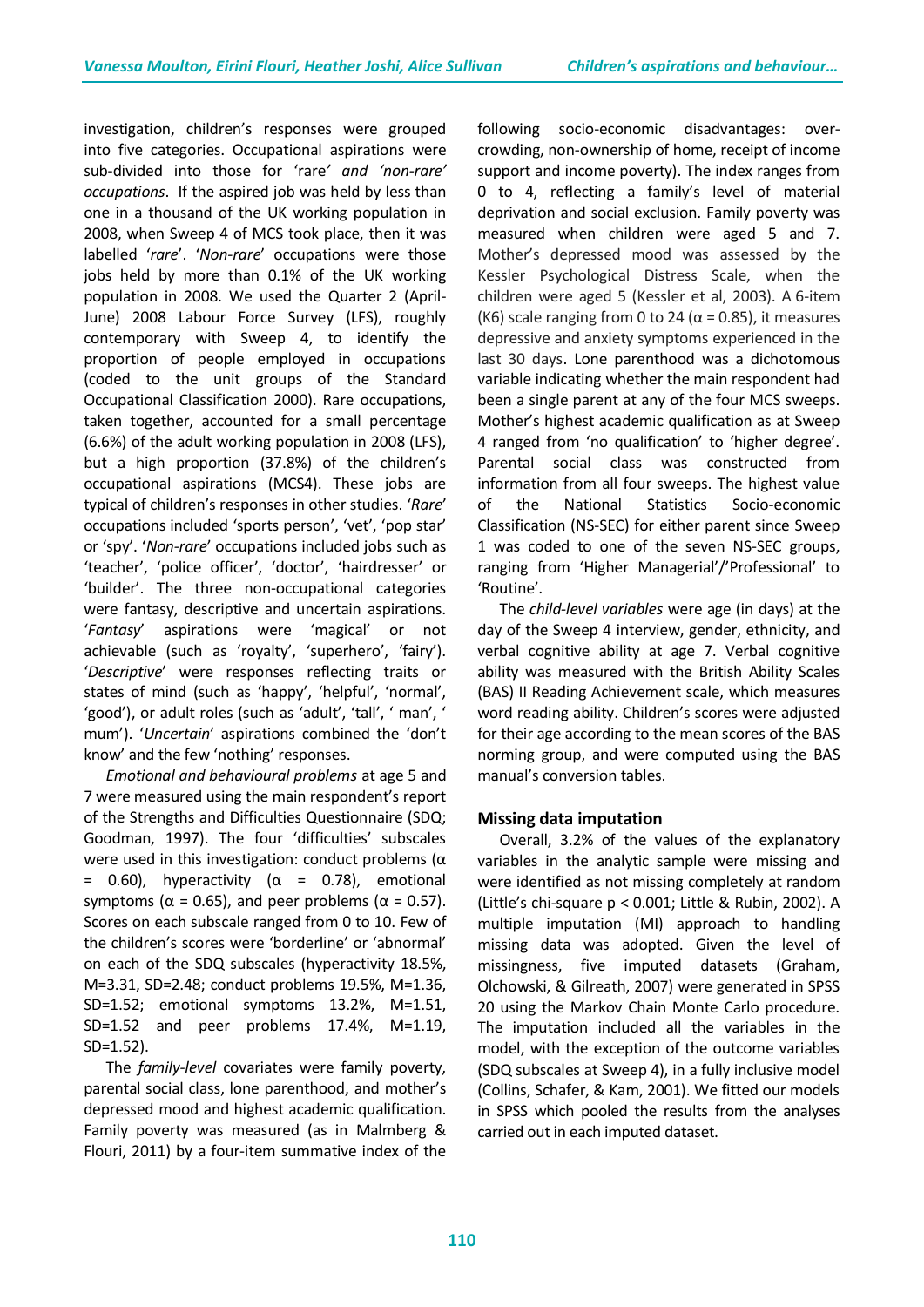#### **Analytic plan**

We first examined the prevalence of different types of response to the aspirations question, and the association of aspirations and emotional and behavioural problems by gender. Then, we fitted a series of multiple linear regression models to each of the emotional and behavioural domain subscales at age 7. The first model regressed these outcomes on aspirations, gender and ethnicity. We then added the appropriate SDQ subscale at age 5 to adjust for earlier measures of difficulties, thereby focusing on the change in problem behaviour from age 5 to age 7. Model 3 also included verbal cognitive ability, and the final model added all the remaining covariates. All models controlled for the MCS survey design ('stratum'). We assumed that, conditioning on the design variables, the sampling mechanism is ignorable.

#### **Results**

#### **Descriptives and correlations**

In the analytic sample, over half (56.8%) of the aspirations were for non-rare occupations, and just over a third (34.7%) were for rare occupations. Very few children had fantasy (1.1%) or descriptive (2.3%) aspirations. Some children were uncertain (5.1%) of what their aspirations for the future might be. Table 1 shows the mean SDQ subscale scores in each of the 'aspirations' category by gender. The highest means across all emotional and behavioural problems were for fantasy aspirations, ranging from 4.67 for hyperactivity and 1.62 for peer problems. The lowest problem scores were for aspirations for rare occupations, ranging from 3.26 for hyperactivity and 1.05 for peer problems. Boys averaged significantly higher scores on conduct, peer and hyperactivity problems than girls. Girls had significantly higher scores on emotional symptoms than boys.

#### **Regressions**

Table 2 presents the models for conduct problems. Model 1 showed that, compared to children with aspirations for non-rare occupations, children with fantasy aspirations had more conduct problems at age 7. By contrast, compared to children with aspirations for non-rare occupations, those who aspired to rare occupations had fewer conduct problems. In Model 2, adjusting for conduct problems at age 5 made no difference to terms on aspirations. In Model 3, the association between aspirations for rare occupations and conduct problems became nonsignificant. In Model 4, fantasy aspirations ( $b =$ 0.33, 95% CI: 0.10, 0.56) remained associated with conduct problems.

|                               | <b>Conduct problems</b><br>$(n = 12,007)$ |             | <b>Hyperactivity</b><br>$(n=11,965)$ |              | <b>Emotional symptoms</b><br>$(n=11,983)$ |           |       | Peer problems<br>$(n=11,991)$ |         |       |             |           |
|-------------------------------|-------------------------------------------|-------------|--------------------------------------|--------------|-------------------------------------------|-----------|-------|-------------------------------|---------|-------|-------------|-----------|
| <b>Aspiration</b><br>category | <b>Total</b>                              | <b>Boys</b> | Girls                                | <b>Total</b> | Boys                                      | Girls     | Total | <b>Boys</b>                   | Girls   | Total | <b>Boys</b> | Girls     |
| Non-rare<br>Occupation        | 1.36                                      | $1.54***$   | $1.22***$                            | 3.28         | $3.81***$                                 | $2.88***$ | 1.56  | 1.53                          | 1.58    | 1.27  | $1.41***$   | $1.16***$ |
| Rare<br>Occupation            | 1.32                                      | $1.43***$   | $1.15***$                            | 3.26         | $3.56***$                                 | $2.81***$ | 1.39  | 1.35                          | 1.43    | 1.05  | $1.11***$   | $.96***$  |
| Fantasy                       | 1.81                                      | 1.87        | 1.72                                 | 4.67         | $5.20**$                                  | $3.87**$  | 1.94  | 2.09                          | 1.71    | 1.62  | 1.61        | 1.63      |
| Descriptive                   | 1.51                                      | 1.66        | 1.39                                 | 3.76         | $4.42***$                                 | $3.22***$ | 1.62  | 1.57                          | 1.66    | 1.36  | $1.60*$     | $1.16*$   |
| Uncertain                     | 1.38                                      | $1.58***$   | $1.12***$                            | 3.41         | 3.83***                                   | $2.86***$ | 1.63  | 1.69                          | 1.56    | 1.19  | $1.34**$    | $.99**$   |
| Total                         | 1.36                                      | $1.51***$   | $1.21***$                            | 3.31         | $3.74***$                                 | $2.88***$ | 1.51  | $1.47*$                       | $1.54*$ | 1.19  | $1.29***$   | $1.10***$ |

**Table 1. Mean SDQ subscale scores in each aspiration category by gender**

*Note. Significant mean difference between boys and girls (\*p < .05, \*\* p < .01, \*\*\*p < .001)*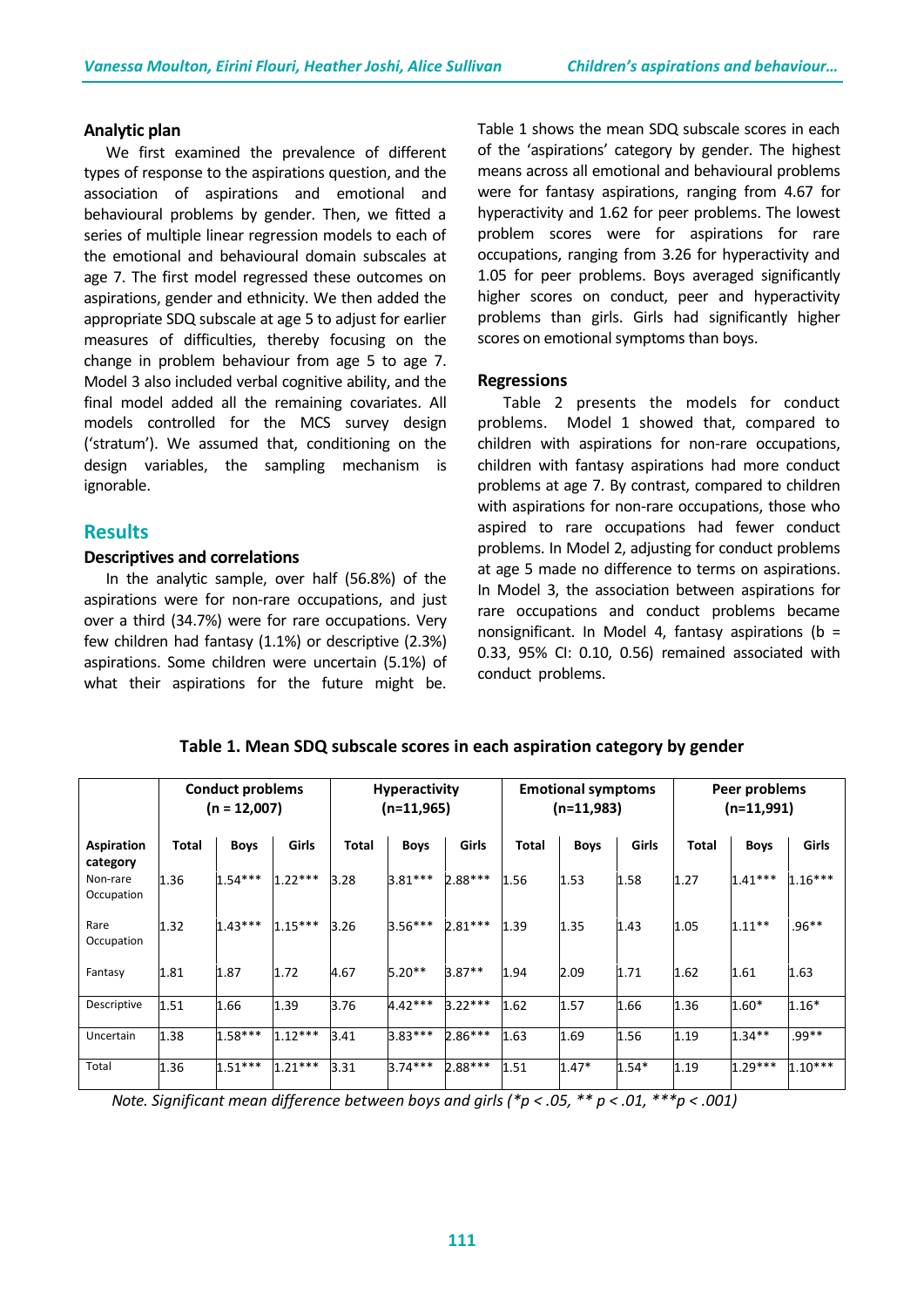|                                              | $\mathbf{1}$      | $\mathbf{2}$      | 3                 | 4                 |
|----------------------------------------------|-------------------|-------------------|-------------------|-------------------|
| Aspiration: Non-rare occupation (ref)        |                   |                   |                   |                   |
| Rare occupation                              | $-0.08(0.03)$ **  | $-0.07(0.03)*$    | $-0.04(0.03)$     | $-0.02(0.03)$     |
| Fantasy                                      | $0.40(0.13)$ **   | $0.36(0.12)$ **   | $0.35(0.12)$ **   | $0.33(0.12)$ **   |
| Descriptive                                  | 0.14(0.09)        | 0.12(0.09)        | 0.07(0.09)        | 0.03(0.09)        |
| Uncertain                                    | $-0.00(0.06)$     | $-0.01(0.06)$     | $-0.02(0.06)$     | 0.02(0.06)        |
|                                              |                   |                   |                   |                   |
| Stratum: England-advantaged (ref)            |                   |                   |                   |                   |
| England-disadvantaged                        | $0.39(0.04)$ ***  | $0.25(0.04)$ ***  | $0.21(0.04)$ ***  | $0.07(0.04)$ *    |
| England-ethnic                               | $0.38(0.07)$ ***  | 0.12(0.09)        | 0.11(0.09)        | $-0.08(0.09)$     |
| Wales-advantaged                             | $-0.08(0.07)$     | $-0.11(0.06)$     | $-0.16(0.06)$ *   | $-0.14(0.06)$ *   |
| Wales-disadvantaged                          | $0.29(0.05)$ ***  | $0.13(0.05)*$     | 0.01(0.05)        | $-0.11(0.05)$ *   |
| Scotland-advantaged                          | $-0.04(0.06)$     | $-0.06(0.06)$     | $-0.07(0.06)$     | $-0.04(0.06)$     |
| Scotland-disadvantaged                       | $0.23(0.06)$ ***  | 0.12(0.07)        | 0.06(0.07)        | $-0.03(0.07)$     |
| Northern Ireland-advantaged                  | $-0.24(0.07)$ **  | $-0.19(0.07)$     | $-0.26(0.07)$ *** | $-0.20(0.07)$ **  |
| Northern Ireland-disadvantaged               | $0.25(0.06)$ ***  | 0.09(0.07)        | $-0.03(0.07)$     | $-0.16(0.07)$ *   |
|                                              |                   |                   |                   |                   |
| Girl                                         | $-.31(0.03)$ ***  | $-0.23(0.03)$ *** | $-0.21(0.03)$ *** | $-0.23(0.03)$ *** |
| Ethnicity: White (ref)                       |                   |                   |                   |                   |
| Mixed                                        | $-0.08(0.09)$     | $-0.15(0.09)$     | $-0.12(0.09)$     | $-0.18(0.08)*$    |
| Indian                                       | $-0.17(0.10)$     | $-0.13(0.10)$     | $-0.05(0.10)$     | $-0.00(0.10)$     |
| Pakistani/Bangladeshi                        | $-0.08(0.08)$     | $-0.26(0.13)$     | $-0.22(0.12)$     | $-0.28(0.11)^*$   |
| Black/Black British                          | $-0.33(0.09)$ *** | $-0.48(0.10)$ *** | $-0.44(0.10)$ *** | $-0.53(0.09)$ *** |
| Other ethnic group                           | $-0.23(0.14)$     | $-0.31(0.16)$     | $-0.26(0.16)$     | $-0.27(0.15)$     |
| Conduct problems, age 5                      |                   | $0.27(0.03)$ ***  | $0.26(0.02)$ ***  | $0.23(0.02)$ ***  |
| Verbal cognitive ability, age 7              |                   |                   | $-0.01(0.00)$ *** | $-0.01(0.00)$ *** |
| Mother's highest qualification: None (ref)   |                   |                   |                   |                   |
| Higher degree                                |                   |                   |                   | $-0.20(0.08)*$    |
| First degree                                 |                   |                   |                   | $-0.32(0.06)$ *** |
| A level/HE diploma                           |                   |                   |                   | $-0.24(0.05)$ *** |
| GCSEa-c                                      |                   |                   |                   | $-0.19(0.04)$ *** |
| GCSEd-g                                      |                   |                   |                   | $-0.01(0.05)$     |
| Other                                        |                   |                   |                   | $-0.24(0.09)*$    |
| Parents' highest social class: Routine (ref) |                   |                   |                   |                   |
| Higher managerial/professional               |                   |                   |                   | $-0.16(0.10)$     |
| Lower managerial/professional                |                   |                   |                   | $-0.19(0.09)$     |
| Intermediate                                 |                   |                   |                   | $-0.14(0.08)$     |
| Small employers                              |                   |                   |                   | $-0.12(0.11)$     |
| Lower supervisory                            |                   |                   |                   | $-0.06(0.09)$     |
| Semi-routine                                 |                   |                   |                   | $-0.08(0.08)$     |
| Family poverty, age 5                        |                   |                   |                   | 0.05(0.03)        |
| Family poverty, age 7                        |                   |                   |                   | $0.05(0.02)*$     |
| Ever in lone-parent family                   |                   |                   |                   | $0.22(0.04)$ ***  |
| Maternal depressed mood, age 5               |                   |                   |                   | $0.04(0.01)$ **   |
| Constant                                     | $1.48(0.41)$ ***  | $1.36(0.42)$ **   | $3.16(0.44)$ ***  | $2.93(0.44)$ ***  |
| R squared adjusted                           | $0.03 - 0.03$     | $0.15 - 0.18$     | $0.17 - 0.20$     | $0.21 - 0.23$     |

# **Table 2. Conduct problems at age 7: unstandardised regression coefficients (standard errors) – multiple linear regression (N =12,007)**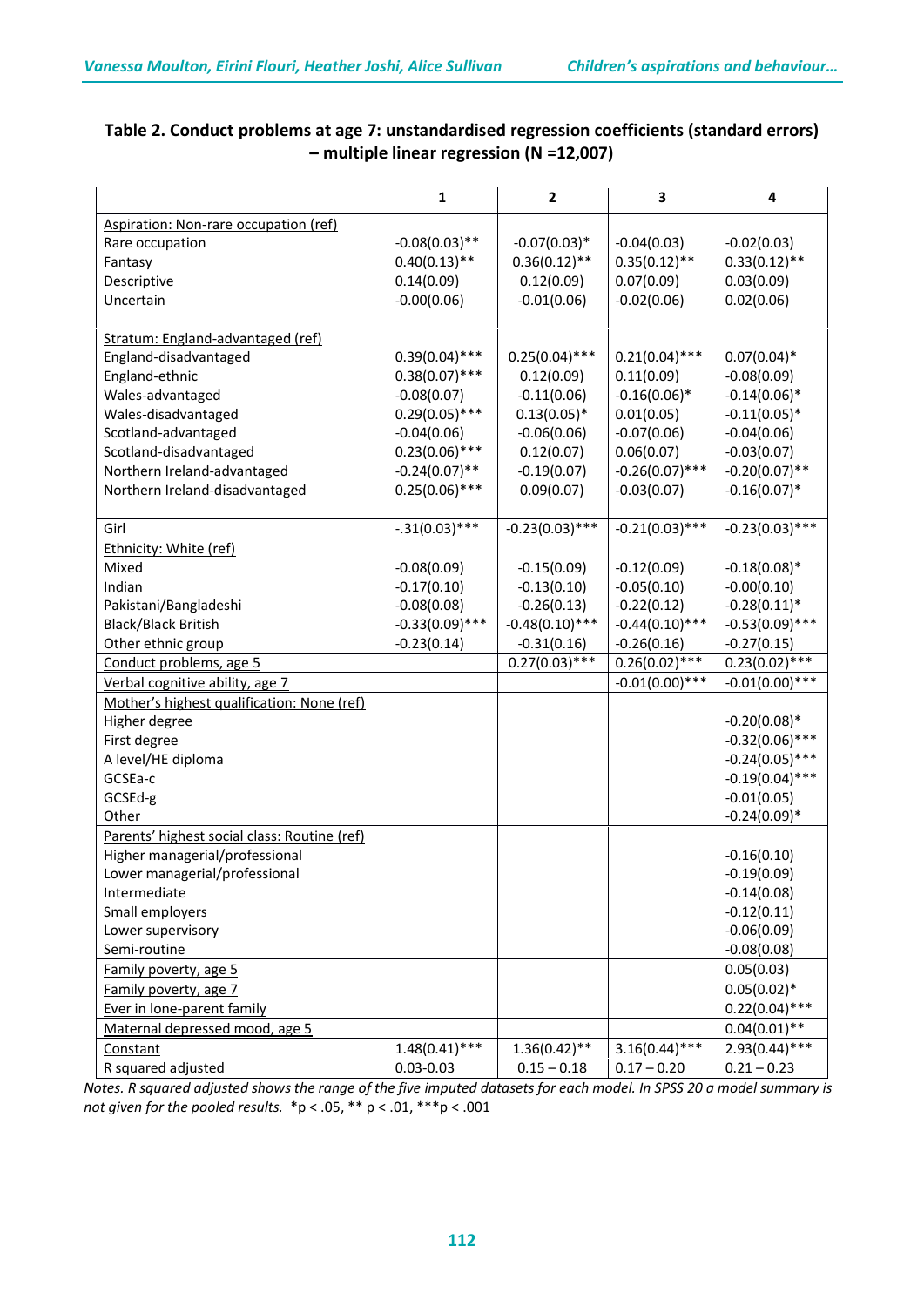The models for hyperactivity are presented in Table 3. Model 1 showed that, compared to children with aspirations for non-rare occupations, children with fantasy or descriptive aspirations were more hyperactive at age 7, and that children who aspired to rare occupations were less hyperactive. In Model 2 onwards, the terms for descriptive and rare occupational aspirations became nonsignificant. In Models 3 and 4, fantasy aspirations ( $b = 0.71$ , 95% CI: 0.39, 1.04) remained associated with hyperactivity.

Table 4 shows the results for emotional symptoms. Model 1 showed that, compared to children with aspirations for non-rare occupations, those with fantasy aspirations had more emotional symptoms and that children with aspirations for rare occupations had fewer. In Models 2 and 3 there was no change in the association with aspirations. In Model 4, the coefficient for fantasy aspirations became nonsignificant, while aspirations for rare occupations (b = -0.09, 95% CI: -0.15, -0.03) remained negatively associated with emotional symptoms.

The models for peer problems are presented in Table 5. Model 1 showed that, compared to children with aspirations for non-rare occupations, children with fantasy aspirations had more peer problems at age 7, and that those who aspired to rare occupations had fewer peer problems. In Models 2 and 3, adjusting for peer problems at age 5 and verbal cognitive ability made little difference to these

estimates. In Model 4, fantasy aspirations remained associated with peer problems ( $b = 0.26$ , 95% CI: 0.02, 0.49), and aspirations for rare occupations with fewer peer problems (b = -0.15, 95% CI: -0.21, -0.10).

Looking at the results across outcomes, they have the common feature that neither descriptive nor uncertain aspirations ever show a significant relationship; this is likely to be due to their small numbers. However, the other small category, fantasy aspirations, shows a significant positive difference from non-rare aspirations (more problems) for each type of difficulty, in all models, although there is some attenuation in its size. Nonrare occupations tend to show a negative relationship, but this also attenuates (and, for conduct problems and hyperactivity, loses significance) as the models move towards including other terms. In the full model (4) the estimate for fantasy is better determined for conduct problems, hyperactivity and peer problems, whereas for emotional symptoms, the effect of non-rare occupations is more robust. In terms of the mean of each of the subscales, fantasy aspirations 'raised' the conduct problem score by 24.26% of its average, hyperactivity by 21.45% of its average, and peer problems by 21.85% of the average score. On all outcomes, having a fantasy aspiration raises the problem score more than a non-rare aspiration reduces it.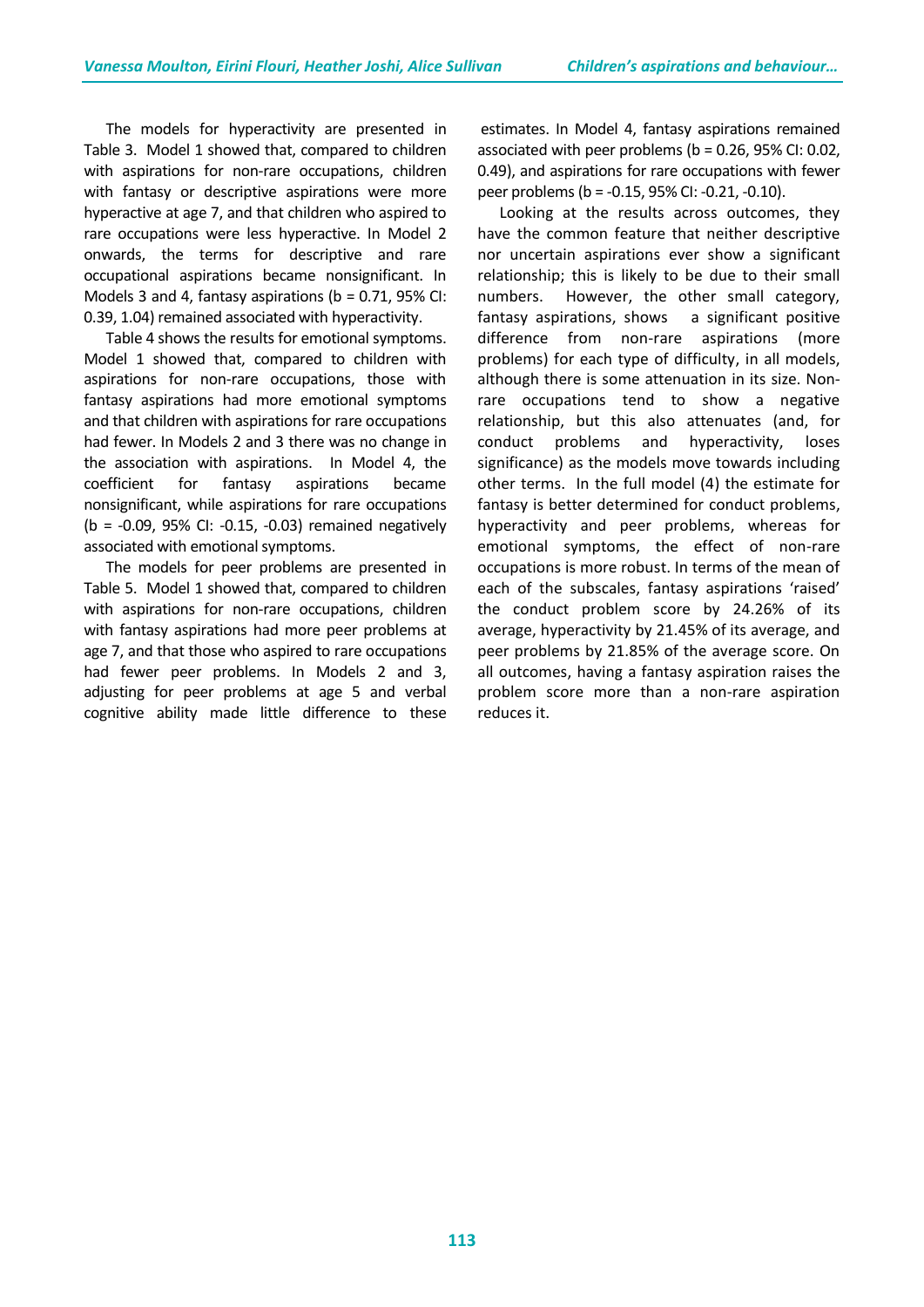|                                        | $\mathbf{1}$      | $\overline{2}$    | 3                 | 4                 |
|----------------------------------------|-------------------|-------------------|-------------------|-------------------|
| Aspiration: Non-rare occupation (ref)  |                   |                   |                   |                   |
| Rare occupation                        | $-0.14(0.05)$ **  | $-0.05(0.04)$     | $-0.00(0.04)$     | 0.00(0.04)        |
| Fantasy                                | $1.22(0.21)$ ***  | $0.71(0.17)$ ***  | $0.71(0.17)$ ***  | $0.71(0.17)$ ***  |
| Descriptive                            | $0.45(0.15)$ **   | 0.14(0.13)        | 0.08(0.12)        | 0.07(0.12)        |
| Uncertain                              | 0.07(0.10)        | 0.08(0.09)        | 0.06(0.08)        | 0.09(0.08)        |
|                                        |                   |                   |                   |                   |
| Stratum: England-advantaged (ref)      |                   |                   |                   |                   |
| England-disadvantaged                  | $0.51(0.06)$ ***  | $0.21(0.05)$ ***  | $0.14(0.05)$ **   | 0.08(0.05)        |
| England-ethnic                         | $0.55(0.11)$ ***  | $0.31(0.09)$ **   | $0.27(0.09)$ **   | 0.18(0.09)        |
| Wales-advantaged                       | $-0.11(0.11)$     | $-0.03(0.09)$     | $-0.11(0.09)$     | $-0.10(0.09)$     |
| Wales-disadvantaged                    | $0.48(0.08)$ ***  | $0.17(0.07)^*$    | $-0.01(0.07)$     | $-0.07(0.07)$     |
| Scotland-advantaged                    | $-0.28(0.10)$ **  | $-0.17(0.08)*$    | $-0.19(0.08)*$    | $-0.18(0.08)*$    |
| Scotland-disadvantaged                 | $0.31(0.10)$ **   | 0.03(0.08)        | $-0.05(0.08)$     | .0.10(0.08)       |
| Northern Ireland-advantaged            | $-0.28(0.12)$ *   | $-0.08(0.10)$     | $-0.18(0.10)$     | $-0.06(0.08)$     |
| Northern Ireland-disadvantaged         | $0.21(0.10)*$     | 0.07(0.08)        | $-0.13(0.08)$     | $-0.18(0.08)*$    |
|                                        |                   |                   |                   |                   |
| Girl                                   | $-.89(0.05)$ ***  | $-0.42(0.04)$ *** | $-0.39(0.04)$ *** | $-0.41(0.04)$ *** |
| Ethnicity: White (ref)                 |                   |                   |                   |                   |
| Mixed                                  | $-0.06(0.14)$     | $-0.17(0.12)$     | $-0.12(0.11)$     | $-0.17(0.12)$     |
| Indian                                 | $-0.12(0.16)$     | $-0.20(0.13)$     | $-0.08(0.12)$     | $-0.06(0.12)$     |
| Pakistani/Bangladeshi                  | 0.13(0.13)        | $-0.12(0.11)$     | $-0.07(0.10)$     | $-0.10(0.11)$     |
| <b>Black/Black British</b>             | $-0.57(0.14)$ *** | $-0.46(0.12)$ *** | $-0.42(0.11)$ *** | $-0.50(0.12)$ *** |
| Other ethnic group                     | $-0.18(0.22)$     | $-0.28(0.31)$     | $-0.21(0.30)$     | $-0.25(0.30)$     |
| Hyperactivity, age 5                   |                   | $0.65(0.01)$ ***  | $0.62(0.01)$ ***  | $0.60(0.01)$ ***  |
| Verbal cognitive ability, age 7        |                   |                   | $-0.02(0.00)$ *** | $-0.02(0.00)$ *** |
| Mother's highest qualification: None   |                   |                   |                   |                   |
| (ref)                                  |                   |                   |                   | 0.08(0.11)        |
| Higher degree                          |                   |                   |                   | $-0.04(0.08)$     |
| First degree                           |                   |                   |                   | 0.02(0.07)        |
| A level/HE diploma                     |                   |                   |                   | 0.07(0.07)        |
| GCSEa-c                                |                   |                   |                   | 0.01(0.08)        |
| GCSEd-g                                |                   |                   |                   | $0.29(0.14)^*$    |
| Other                                  |                   |                   |                   |                   |
| Parents' highest social class: Routine |                   |                   |                   |                   |
| (ref)                                  |                   |                   |                   | 0.06(0.10)        |
| Higher managerial/professional         |                   |                   |                   | 0.09(0.10)        |
| Lower managerial/professional          |                   |                   |                   | 0.05(0.10)        |
| Intermediate                           |                   |                   |                   | 0.01(0.11)        |
| Small employers                        |                   |                   |                   | 0.07(0.10)        |
| Lower supervisory                      |                   |                   |                   | 0.18(0.10)        |
| Semi-routine                           |                   |                   |                   |                   |
| Family poverty, age 5                  |                   |                   |                   | 0.04(0.03)        |
| Family poverty, age 7                  |                   |                   |                   | 0.05(0.03)        |
| Ever in lone-parent family             |                   |                   |                   | 0.09(0.05)        |
| Maternal depressed mood, age 5         |                   |                   |                   | $0.02(0.00)**$    |
| Constant                               | $6.59(0.66)$ ***  | $3.41(0.53)$ ***  | $6.27(0.55)$ ***  | $6.00(0.56)$ ***  |
| R squared adjusted                     | $0.05 - 0.05$     | $0.40 - 0.41$     | $0.42 - 0.43$     | $0.42 - 0.43$     |

# **Table 3. Hyperactivity at age 7: unstandardised regression coefficients (standard errors) – multiple linear regression (N =11,965)**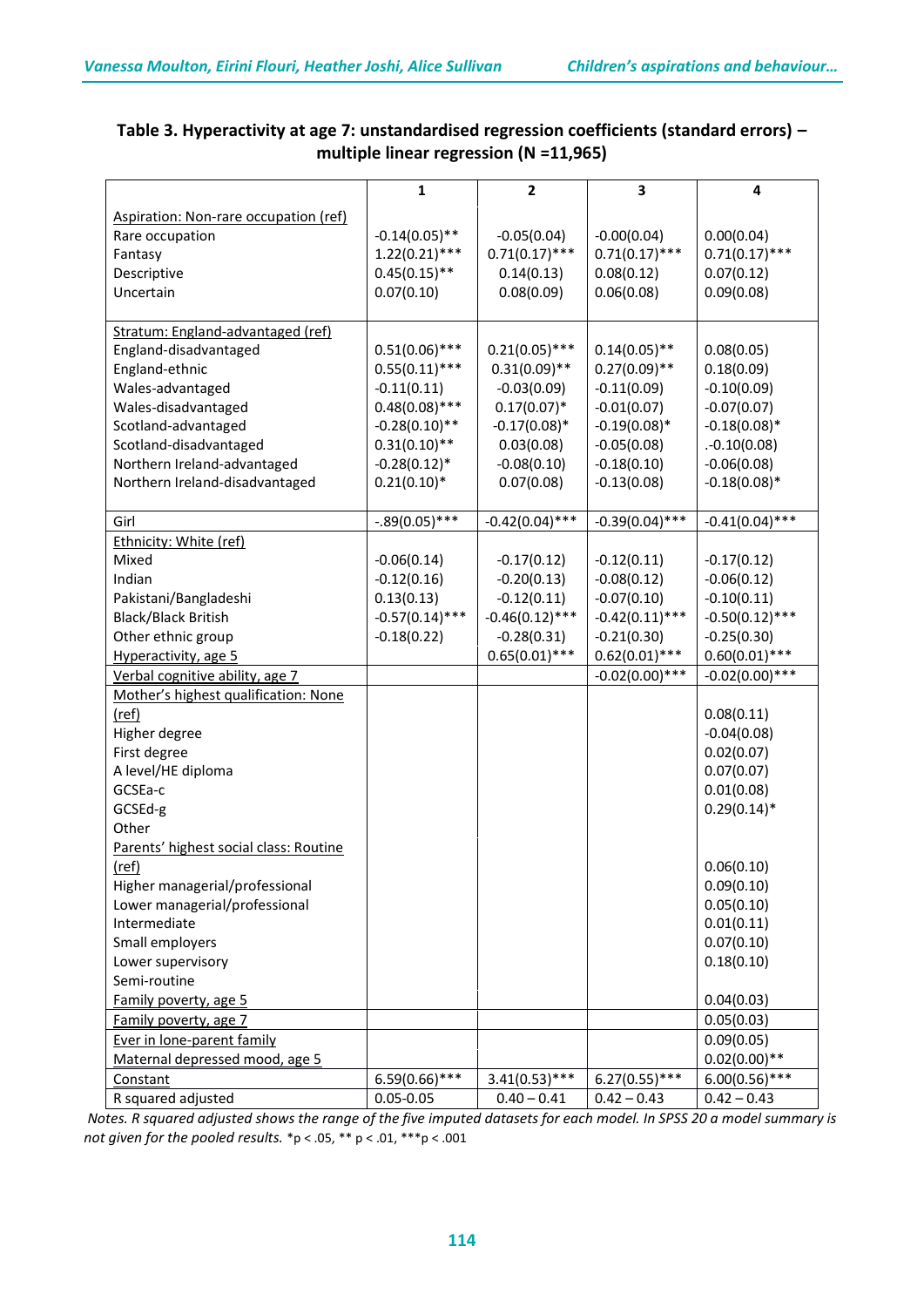|                                        | $\mathbf{1}$      | $\overline{2}$   | 3                 | 4                 |  |
|----------------------------------------|-------------------|------------------|-------------------|-------------------|--|
| Aspiration: Non-rare occupation (ref)  |                   |                  |                   |                   |  |
| Rare occupation                        | $-0.14(0.04)$ *** | $-0.11(0.03)$ ** | $-0.11(0.03)$ **  | $-0.09(0.03)$ **  |  |
| Fantasy                                | $0.40(0.15)$ **   | $0.29(0.14)$ *   | $0.29(0.14)$ *    | 0.27(0.14)        |  |
| Descriptive                            | 0.06(0.11)        | $-0.02(0.10)$    | $-0.02(0.10)$     | $-0.52(0.10)$     |  |
| Uncertain                              | 0.12(0.07)        | 0.04(0.07)       | $-0.04(0.07)$     | 0.08(0.07)        |  |
|                                        |                   |                  |                   |                   |  |
| <u>Age</u>                             | 0.05(0.07)        | 0.00(0.06)       | $-0.04(0.06)$     | $-0.06(0.06)$     |  |
| Stratum: England-advantaged (ref)      |                   |                  |                   |                   |  |
| England-disadvantaged                  | $0.29(0.04)$ ***  | $0.19(0.04)$ *** | $0.14(0.04)$ **   | 0.05(0.04)        |  |
| England-ethnic                         | $0.34(0.08)$ ***  | $0.17(0.07)^*$   | $0.15(0.07)^*$    | 0.01(0.07)        |  |
| Wales-advantaged                       | $-0.08(0.08)$     | $-0.12(0.07)$    | $-0.16(0.08)*$    | $-0.15(0.07)^*$   |  |
| Wales-disadvantaged                    | 0.12(0.06)        | 0.02(0.10)       | $-0.09(0.10)$     | $-0.18(0.09)$     |  |
| Scotland-advantaged                    | $-0.18(0.07)$ **  | $-0.18(0.07)^*$  | $-0.19(0.07)$ **  | $-0.17(0.07)$ *   |  |
| Scotland-disadvantaged                 | 0.07(0.07)        | $-0.07(0.11)$    | $-0.12(0.11)$     | $. -0.19(0.10)$   |  |
| Northern Ireland-advantaged            | $-0.06(0.08)$     | $-0.06(0.08)$    | $-0.11(0.08)$     | $-0.06(0.08)$     |  |
| Northern Ireland-disadvantaged         | $0.17(0.07)^*$    | 0.04(0.10)       | $-0.07(0.10)$     | $-0.15(0.10)$     |  |
|                                        |                   |                  |                   |                   |  |
| Girl                                   | .05(0.03)         | 0.02(0.03)       | 0.05(0.03)        | 0.05(0.03)        |  |
| Ethnicity: White (ref)                 |                   |                  |                   |                   |  |
| Mixed                                  | $-0.12(0.10)$     | $-0.25(0.13)$    | $-0.23(0.13)$     | $-0.29(0.12)$ *   |  |
| Indian                                 | $-0.06(0.11)$     | $-0.13(0.11)$    | $-0.07(0.11)$     | $-0.02(0.11)$     |  |
| Pakistani/Bangladeshi                  | $0.29(0.09)$ **   | 0.05(0.11)       | 0.08(0.11)        | 0.04(0.10)        |  |
| <b>Black/Black British</b>             | $-0.25(0.10)*$    | $-0.63(0.18)$ *  | $-0.59(0.18)$ *   | $-0.66(0.16)$ **  |  |
| Other ethnic group                     | 0.14(0.15)        | $-0.06(0.19)$    | $-0.02(0.19)$     | $-0.08(0.19)$     |  |
| Emotional symptoms, age 5              |                   | $0.33(0.05)$ **  | $0.33(0.05)$ **   | $0.30(0.05)$ **   |  |
| Verbal cognitive ability, age 7        |                   |                  | $-0.01(0.00)$ *** | $-0.01(0.00)$ *** |  |
| Mother's highest qualification: None   |                   |                  |                   |                   |  |
| (ref)                                  |                   |                  |                   | $-0.07(0.10)$     |  |
| Higher degree                          |                   |                  |                   | $-0.12(0.08)$     |  |
| First degree                           |                   |                  |                   | $-0.09(0.07)$     |  |
| A level/HE diploma                     |                   |                  |                   | $-0.07(0.06)$     |  |
| GCSEa-c                                |                   |                  |                   | $-0.01(0.10)$     |  |
| GCSEd-g                                |                   |                  |                   | $-0.14(0.16)$     |  |
| Other                                  |                   |                  |                   |                   |  |
| Parents' highest social class: Routine |                   |                  |                   |                   |  |
| (ref)                                  |                   |                  |                   | 0.03(0.10)        |  |
| Higher managerial/professional         |                   |                  |                   | 0.07(0.09)        |  |
| Lower managerial/professional          |                   |                  |                   | $-0.02(0.09)$     |  |
| Intermediate                           |                   |                  |                   | 0.08(0.09)        |  |
| Small employers                        |                   |                  |                   | 0.08(0.09)        |  |
| Lower supervisory                      |                   |                  |                   | 0.15(0.09)        |  |
| Semi-routine                           |                   |                  |                   |                   |  |
| Family poverty, age 5                  |                   |                  |                   | 0.05(0.03)        |  |
| Family poverty, age 7                  |                   |                  |                   | 0.02(0.03)        |  |
| Ever in lone-parent family             |                   |                  |                   | $0.19(0.05)$ ***  |  |
| Maternal depressed mood, age 5         |                   |                  |                   | $0.06(0.01)$ ***  |  |
| Constant                               | $1.07(0.47)^*$    | $.99(0.45)*$     | $2.52(0.48)$ ***  | $2.10(0.49)$ ***  |  |
| R squared adjusted                     | $0.01 - 0.01$     | $0.14 - 0.19$    | $0.15 - 0.20$     | $0.17 - 0.21$     |  |

# **Table 4. Emotional symptoms at age 7: unstandardised regression coefficients (standard errors) – multiple linear regression (N =11,983)**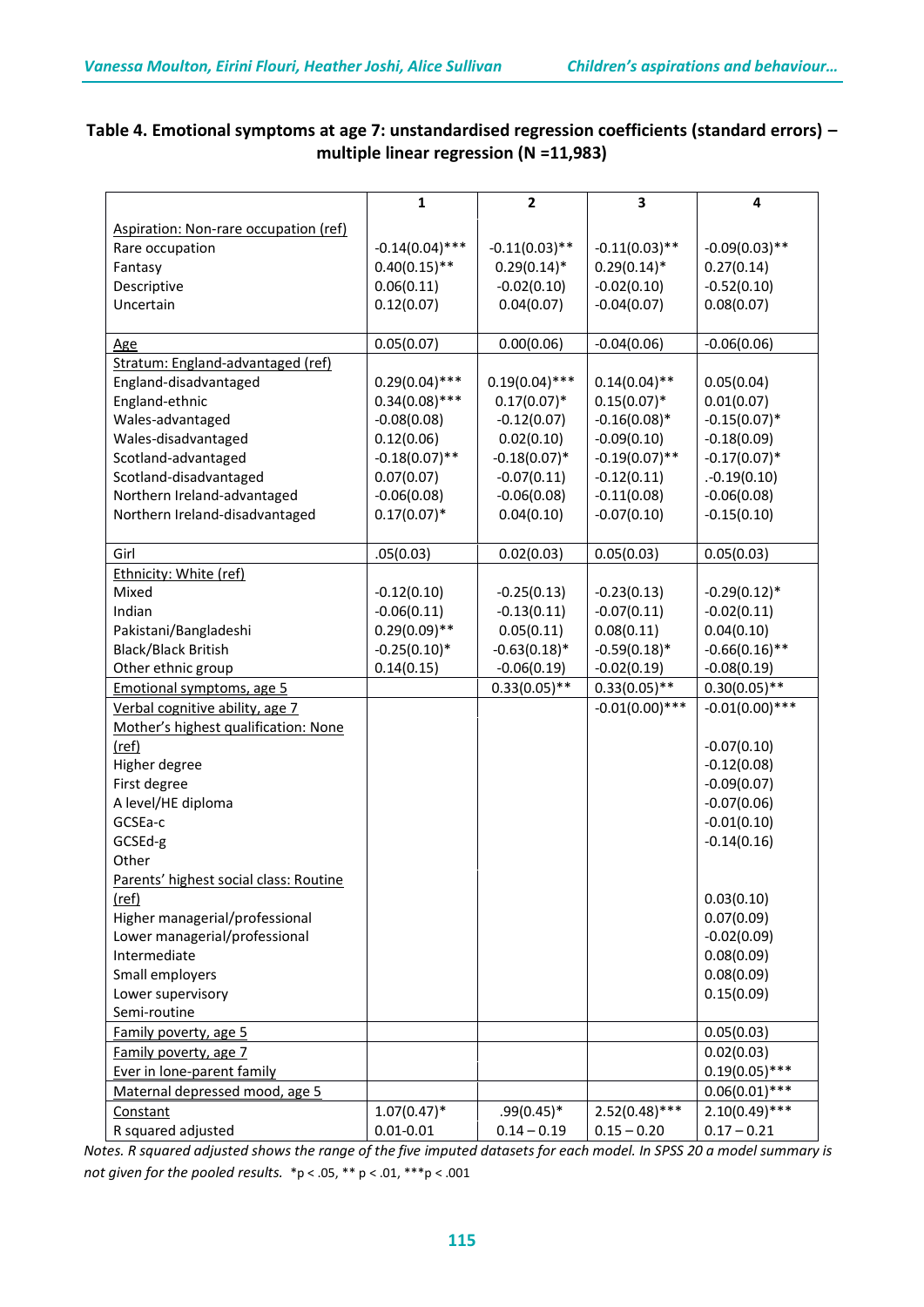|                                                                 | $\mathbf{1}$      | $\mathbf{2}$      | 3                 | 4                           |
|-----------------------------------------------------------------|-------------------|-------------------|-------------------|-----------------------------|
| Aspiration: Non-rare occupation (ref)                           |                   |                   |                   |                             |
| Rare occupation                                                 | $-0.21(0.03)$ *** | $-0.19(0.03)$ *** | $-0.17(0.03)$ *** | $-0.15(0.03)$ ***           |
| Fantasy                                                         | $0.33(0.13)*$     | $0.28(0.12)^*$    | $0.27(0.12)^*$    | $0.26(0.12)^*$              |
| Descriptive                                                     | 0.07(0.09)        | $-0.01(0.09)$     | $-0.04(0.09)$     | $-0.06(0.09)$               |
| Uncertain                                                       | $-0.05(0.06)$     | $-0.07(0.06)$     | $-0.08(0.06)$     | $-0.04(0.06)$               |
|                                                                 |                   |                   |                   |                             |
| <u>Age</u>                                                      | $-0.04(0.06)$     | $-0.08(0.06)$     | $-0.12(0.06)$ *   | $-0.14(0.06)$ *             |
| Stratum: England-advantaged (ref)                               |                   |                   |                   |                             |
| England-disadvantaged                                           | $0.36(0.04)$ ***  | $0.25(0.04)$ ***  | $0.21(0.04)$ ***  | $0.11(0.04)$ **             |
| England-ethnic                                                  | $0.32(0.07)$ ***  | 0.12(0.09)        | 0.10(0.09)        | $-0.04(0.09)$               |
| Wales-advantaged                                                | $-0.10(0.07)$     | $-0.14(0.07)$     | $-0.17(0.07)$ *   | $-0.15(0.07)$ *             |
| Wales-disadvantaged                                             | $0.19(0.05)$ ***  | 0.08(0.05)        | $-0.01(0.05)$     | $-0.10(0.05)$               |
| Scotland-advantaged                                             | $-0.16(0.06)$ **  | $-0.18(0.06)$ **  | $-0.19(0.06)$ **  | $-0.16(0.06)$ **            |
| Scotland-disadvantaged                                          | $0.15(0.06)^*$    | 0.04(0.07)        | $-0.00(0.06)$     | .0.08(0.06)                 |
| Northern Ireland-advantaged                                     | $-0.24(0.07)$ **  | $-0.25(0.07)$ *** | $-0.30(0.07)$ *** | $-0.24(0.07)$ **            |
| Northern Ireland-disadvantaged                                  | $0.13(0.06)*$     | 0.02(0.07)        | $-0.07(0.07)$     | $-0.16(0.07)$ *             |
|                                                                 |                   |                   |                   |                             |
| Girl                                                            | $-.22(0.03)***$   | $-0.18(0.03)$ *** | $-0.16(0.03)$ *** | $-0.17(0.03)$ ***           |
| Ethnicity: White (ref)                                          |                   |                   |                   |                             |
| Mixed                                                           | $0.18(0.09)*$     | 0.12(0.09)        | 0.14(0.09)        | 0.07(0.09)                  |
| Indian                                                          | $0.32(0.10)$ **   | 0.21(0.11)        | $0.27(0.11)^*$    | $0.32(0.11)$ **             |
| Pakistani/Bangladeshi                                           | $0.63(0.08)$ ***  | $0.31(0.12)^*$    | $0.34(0.12)*$     | $0.30(0.11)*$               |
| <b>Black/Black British</b>                                      | 0.14(0.09)        | $-0.07(0.09)$     | $-0.04(0.09)$     | $-0.11(0.09)$               |
| Other ethnic group                                              | $0.27(0.14)$ *    | 0.08(0.16)        | 0.12(0.16)        | 0.06(0.16)                  |
| Peer problems, age 5                                            |                   | $0.22(0.01)$ ***  | $0.21(0.01)$ ***  | $0.20(0.01)$ ***            |
| Verbal cognitive ability, age 7                                 |                   |                   | $-0.01(0.00)$ *** | $-0.01(0.00)$ ***           |
| Mother's highest qualification: None                            |                   |                   |                   |                             |
| (ref)                                                           |                   |                   |                   | $-0.07(0.08)$               |
| Higher degree                                                   |                   |                   |                   | $-0.10(0.07)$               |
| First degree                                                    |                   |                   |                   | $-0.07(0.05)$               |
| A level/HE diploma                                              |                   |                   |                   | $-0.02(0.05)$               |
| GCSEa-c                                                         |                   |                   |                   | 0.01(0.07)                  |
| GCSEd-g                                                         |                   |                   |                   | 0.13(0.11)                  |
| Other                                                           |                   |                   |                   |                             |
| Parents' highest social class: Routine                          |                   |                   |                   |                             |
| (ref)                                                           |                   |                   |                   | 0.00(0.09)<br>0.07(0.08)    |
| Higher managerial/professional<br>Lower managerial/professional |                   |                   |                   |                             |
| Intermediate                                                    |                   |                   |                   | $-0.02(0.09)$<br>0.11(0.09) |
| Small employers                                                 |                   |                   |                   | 0.13(0.10)                  |
| Lower supervisory                                               |                   |                   |                   | 0.13(0.08)                  |
| Semi-routine                                                    |                   |                   |                   |                             |
| Family poverty, age 5                                           |                   |                   |                   | $0.07(0.03)*$               |
| Family poverty, age 7                                           |                   |                   |                   | 0.01(0.03)                  |
| Ever in lone-parent family                                      |                   |                   |                   | $0.22(0.04)$ ***            |
| Maternal depressed mood, age 5                                  |                   |                   |                   | $0.05(0.01)$ ***            |
| Constant                                                        | $1.48(0.41)$ ***  | $1.54(0.41)$ ***  | $2.85(0.43)$ ***  | $2.39(0.42)$ ***            |
| R squared adjusted                                              | $0.05 - 0.05$     | $0.40 - 0.42$     | $0.42 - 0.43$     | $0.42 - 0.43$               |
|                                                                 |                   |                   |                   |                             |

# **Table 5. Peer problems at age 7: unstandardized regression coefficients (standard errors) – multiple linear regression (N =11,991)**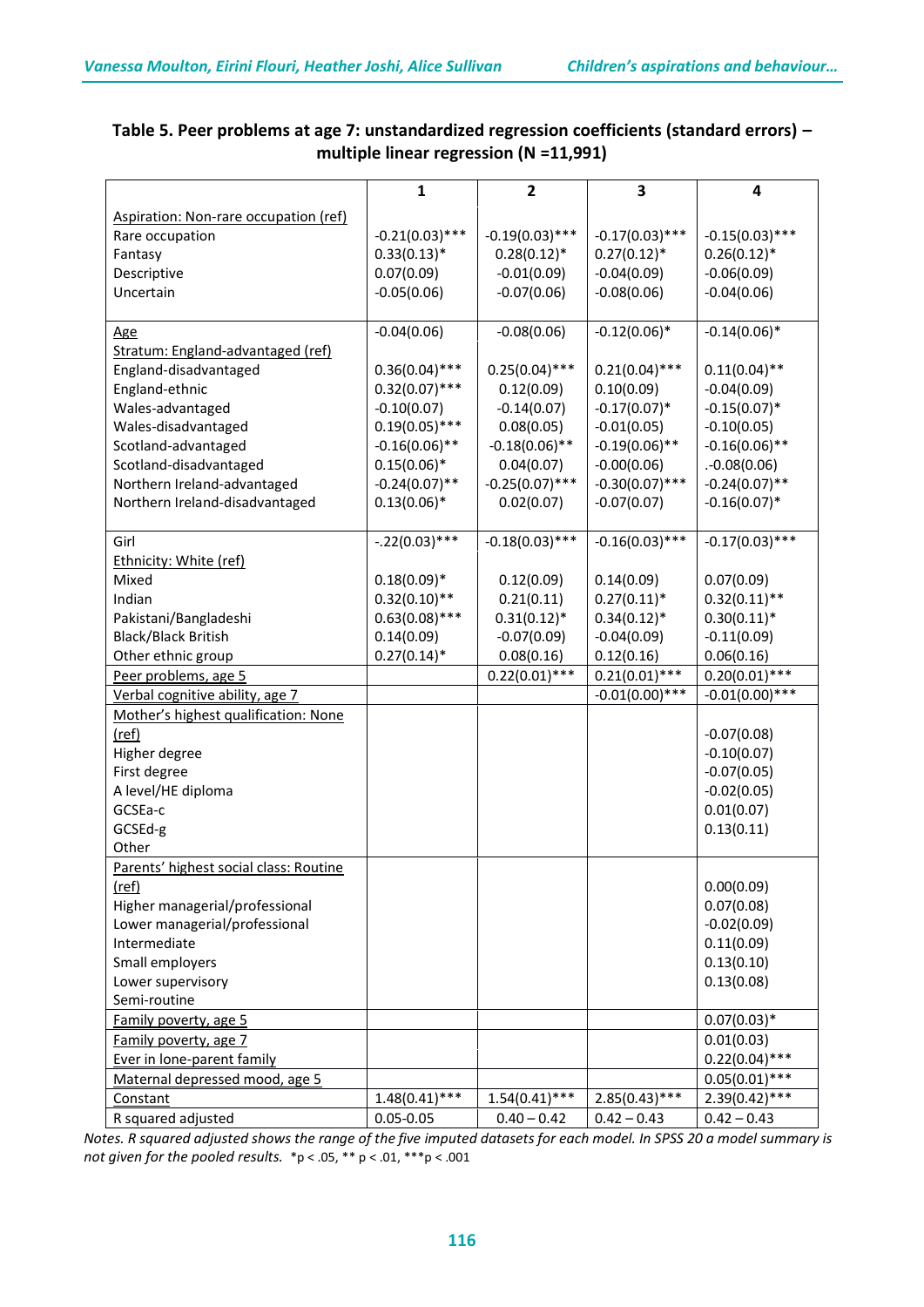#### **Discussion**

This Research Note presents an operational-isation of a taxonomy of the aspirations of primary school age children, based on data which had never previously been collected on such a large scale for this age. It explores the association of the type and maturity of the aspiration with the children's emotional and behavioural problems. Using data from the Millennium Cohort Study (MCS), we found, as expected, an association between seven-year-old children's aspirations and their emotional and behavioural problems at age 7. For most (91.5%) children in our sample, their first reported aspirations were occupational, suggesting that at age 7 children may already have dreams or ambitions for future careers. Children giving fantasy aspirations were more likely than children with aspirations for non-rare occupations to be hyperactive and have conduct and peer problems at age 7. Compared to aspirations for non-rare occupations, aspirations for rare occupations were associated with fewer peer problems and emotional symptoms.

This exploratory study showed that very few (1.1%) of the seven-year-olds in MCS aspired to be fantasy characters but many children (34.7%) had hopes for rare occupations. Rare occupational aspirations at this age may be an expression of hopes for the future, free from constraints. Children with ambitions for rare occupations may have higher self-efficacy and selfesteem and believe they can influence their choices regardless of the difficulty of their goals. This confidence in their abilities may also be reflected, in part, in their positive relations with peers. By contrast, fantasy aspirations at age 7 were associated with hyperactivity, conduct and peer problems. Although these findings may just represent how articulate the children are, which is linked to behavioural adjustment, this pattern of results accords with previous findings (Gottfredson, 1981) that children showing magical thinking in middle childhood may be behind on their development.

Some of our findings were unexpected. We had hypothesised that descriptive and uncertain aspirations would be associated with negative child outcomes. Uncertain aspirations were not

associated with negative child outcomes, also found in Gutman and Schoon's (2012) study of uncertain adolescent aspirations. It seems that having uncertain occupational aspirations at age 7 and in adolescence does not result in negative outcomes, unlike having uncertain educational aspirations. Finally, age 7 descriptive aspirations were related to hyperactivity, but the association was not robust to adjustment for age 5 hyperactivity. A reason for this may be the heterogeneity of the responses labelled as descriptive aspirations. These ranged from desired physical attributes (e.g., 'tall') and emotional states (e.g., 'happy') to hopes for adult roles ('mum'). Some of these responses need not imply developmental difficulties. In the future, a more refined coding scheme could address this heterogeneity.

This Research Note has its limitations. The use of a large cohort is an important strength, but, as with all multi-purpose studies, there were limits to the scope of the questions included. Although the MCS children were given the opportunity to describe their aspirations in as much detail as they wished, they were not asked about the reasons for their choices. In addition, the aspiration question has so far been asked only in one sweep, and so no validation across sweeps can be made. Further, it is not clear how 'aligned' or 'misaligned' the children's aspirations were with their expectations. The seven-year-olds in MCS were not asked what they expected to be or thought they would be. Without asking directly about expectations, we cannot know whether some of them really thought they would be 'footballers' or 'fairies', for example, in the future. Finally, as aspirations were only available at one time point, causal inferences are difficult to defend. Aspirations at 7 are by no means the strongest factor associated with behavioural or emotional difficulties at this age. This Research Note showed aspirations play a minor role, but it remains to be seen how they may contribute to later attainments and difficulties as the cohort grows older. Despite these caveats, this investigation showed that middle childhood is a more fruitful source of evidence on cognition about the future than has been reflected in research to date.

## **Acknowledgements**

This research was supported by the UK Economic and Social Research Council (Grant ES/J001414/1). Millennium Cohort Study data were supplied by the ESRC Data Archive. We thank Emily Midouhas for her helpful comments.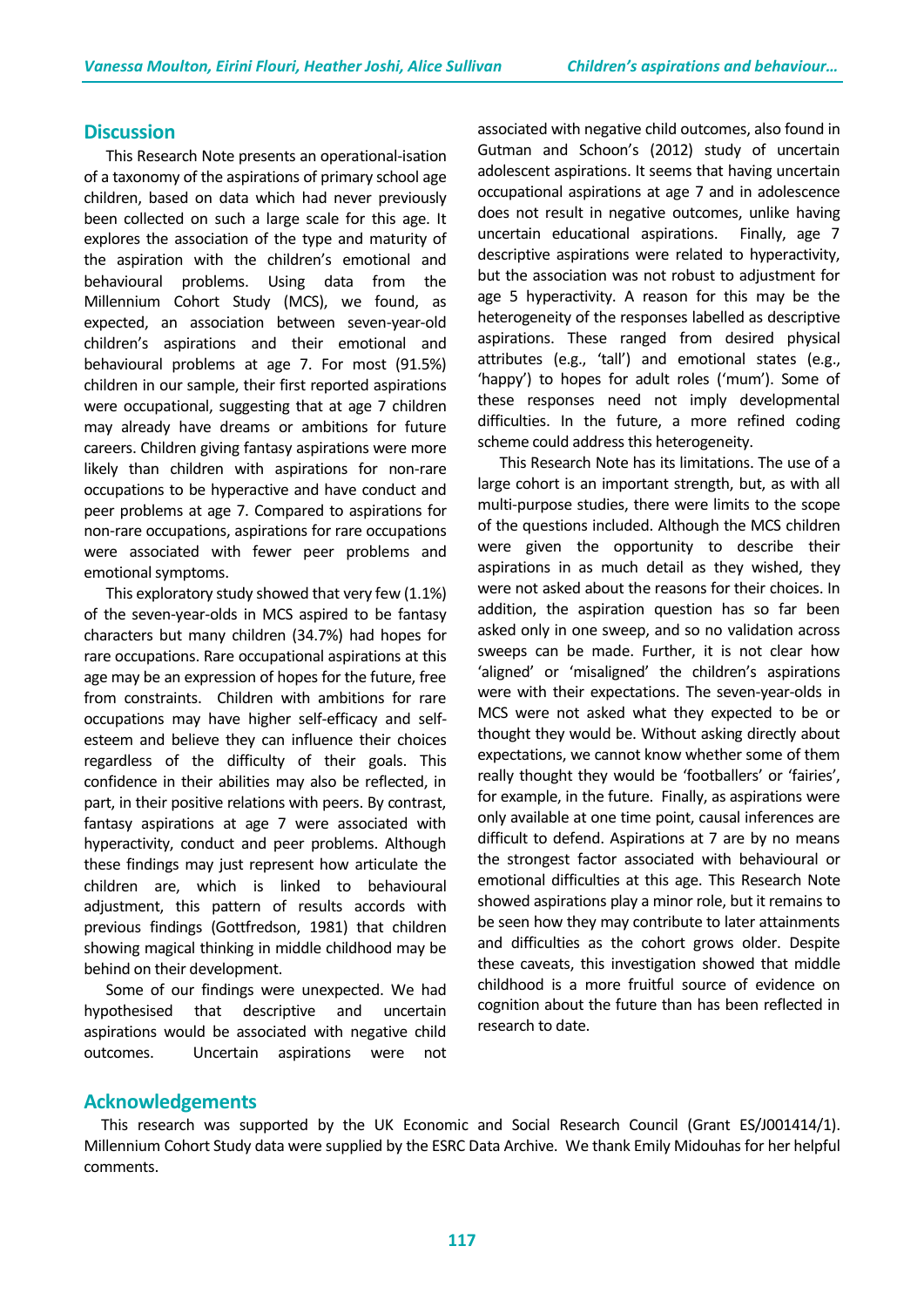#### **References**

- Atance, C. M., & Melzoff, A. N. (2005). My future self: Young children's ability to anticipate and explain future states. *Cognitive Development*, *20*, 341–361. <http://dx.doi.org/10.1016/j.cogdev.2005.05.001>
- Auger, R. W., Blackhurst, A. E., & Herting, W. K. (2005). The development of elementary-aged children's career aspirations and expectations. *Professional School Counseling*, 8, 322-329.
- Bandura, A. (1995). *Self-efficacy in changing societies*. New York: Cambridge University Press. <http://dx.doi.org/10.1017/CBO9780511527692>
- Bandura, A. (1997). *Self-efficacy: The exercise of control*. New York: Freeman.
- Boxer, P., Goldstein, S. E., Delorenzo, T., Savoy, S., & Mercado, I. (2011). Educational aspiration-expectation<br>discrepancies: Relation to socioeconomic and academic risk-related factors. Journal of Relation to socioeconomic and academic risk-related factors. *Adolescence,* 34, 609-617.<http://dx.doi.org/10.1016/j.adolescence.2010.10.002>
- Bradley, R. H., & Corwyn, R. F. (2002). Socioeconomic status and child development. *Annual Review of Psychology*, 53, 377-399. <http://dx.doi.org/10.1146/annurev.psych.53.100901.135233>
- Collins, L. M., Schafer, J. L. & Kam, C. M. (2001). A comparison of inclusive and restrictive strategies in modern missing-data procedures. *Psychological Methods*, 6, 330-351. <http://dx.doi.org/10.1037/1082-989X.6.4.330>
- Croll, P. (2008). Occupational choice, socio-economic status and educational attainment: A study of the occupational choices and destinations of young people in the British Household Panel Survey. *Research Papers in Education*, 23, 243-268. <http://dx.doi.org/10.1080/02671520701755424>
- Croll, P., Attwood, G., & Fuller, C. (2010). *Children's lives, children's futures*. London: Continuum.
- Eccles, J. S., Adler, T. F., Futterman, R., Coff, S. B., Kaczala, C. M., Meece, J. L. & Midgley, C. (1983). Expectancies, values and academic behaviors. In J. T. Spence (Ed.), *Achievement and academic motivation* (pp. 75-146). San Francisco, CA: Freeman.
- Flouri, E., Moulton, V., & Panourgia, C. (2012). *Coding the aspirations of children at age 7 in the Millennium Cohort Study*. MCS data note. London: Centre for Longitudinal Studies.
- Flouri, E., & Panourgia, C. (2012). *Do primary school children's career aspirations matter? The relationship between family poverty, career aspirations, and emotional and behavioural problems*. CLS Working Paper 2012(5). London: Centre for Longitudinal Studies.
- Goodman, R. (1997). The Strengths and Difficulties Questionnaire: A research note. *Journal of Child Psychology and Psychiatry*, 38, 581-586. <http://dx.doi.org/10.1111/j.1469-7610.1997.tb01545.x>
- Gottfredson, L. S. (1981). Circumspection and compromise: A developmental theory of occupational aspirations. *Journal of Counseling Psychology Monographs*, 28, 545-579. <http://dx.doi.org/10.1037/0022-0167.28.6.545>
- Graham, J. W., Olchowski, A. E., & Gilreath, T. D. (2007). How many imputations are really needed? Some practical clarifications of multiple imputation theory. *Prevention Science*, 8, 206-213. <http://dx.doi.org/10.1007/s11121-007-0070-9>
- Gutman, L. M., Schoon, I., & Sabates, R. (2012). Uncertain aspirations for continuing in education: Antecedents and associated outcomes. *Developmental Psychology*, 48, 1707-1718. <http://dx.doi.org/10.1037/a0026547>
- Gutman, L. M., & Schoon, I. (2012). Correlates and consequences of uncertainty in career aspirations: Gender differences among adolescents in England. *Journal of Vocational Behavior*, 80, 608-618. <http://dx.doi.org/10.1016/j.jvb.2012.02.002>
- Helwig, A. A. (2001). A test of Gottfredson's theory using a ten-year longitudinal study. *Journal of Career Development*, 28, 77-95. <http://dx.doi.org/10.1023/A:1012578625948>
- Kessler, R. C., Barker, P. R., Colpe, L. J., Epstein, J. F.,Gfroerer, J. C., Hiripi, E., Howes, M. J, Normand, S-L. T., Manderscheid, R. W., Walters, E. E., & Zaslavsky, A. M. (2003). Screening for serious mental illness in the general population. *Archives of General Psychiatry*, 60, 184-189. <http://dx.doi.org/10.1001/archpsyc.60.2.184>
- Little, R. J. A., & Rubin, D. B. (2002). *Statistical analysis with missing data* (2nd ed.). New York: Wiley. <http://dx.doi.org/10.1002/9781119013563>
- Malmberg, L. E. (2002). Adolescents' biased means and future expectations. In J. Trempała & L. E. Malmberg (Eds.). *Adolescents' future-orientation: Theory and research* (Vol. 691). Frankfurt am Main: Peter Lang.
- Malmberg, L. E., & Flouri, E. (2011). [The comparison and interdependence of maternal and paternal](http://0-www.tandfonline.com.catalogue.ulrls.lon.ac.uk/doi/full/10.1080/15374416.2011.563469)  [influences on young children's behavior and resilience.](http://0-www.tandfonline.com.catalogue.ulrls.lon.ac.uk/doi/full/10.1080/15374416.2011.563469) *[Journal of Clinical Child & Adolescent](http://0-www.tandfonline.com.catalogue.ulrls.lon.ac.uk/toc/hcap20/current)  [Psychology,](http://0-www.tandfonline.com.catalogue.ulrls.lon.ac.uk/toc/hcap20/current)* 40, 434-444. <http://dx.doi.org/10.1080/15374416.2011.563469>
- Mau, W. C., & Bikos, L. H. (2000). Educational and vocational aspirations of minority and female students: A longitudinal study. *Journal of Counseling and Development*, 78, 186-194. <http://dx.doi.org/10.1002/j.1556-6676.2000.tb02577.x>
- Moulton, V., Flouri, E., Joshi, H., & Sullivan, A. (Forthcoming). The role of aspirations in young children's emotional and behavioural problems. *British Educational Research Journal*